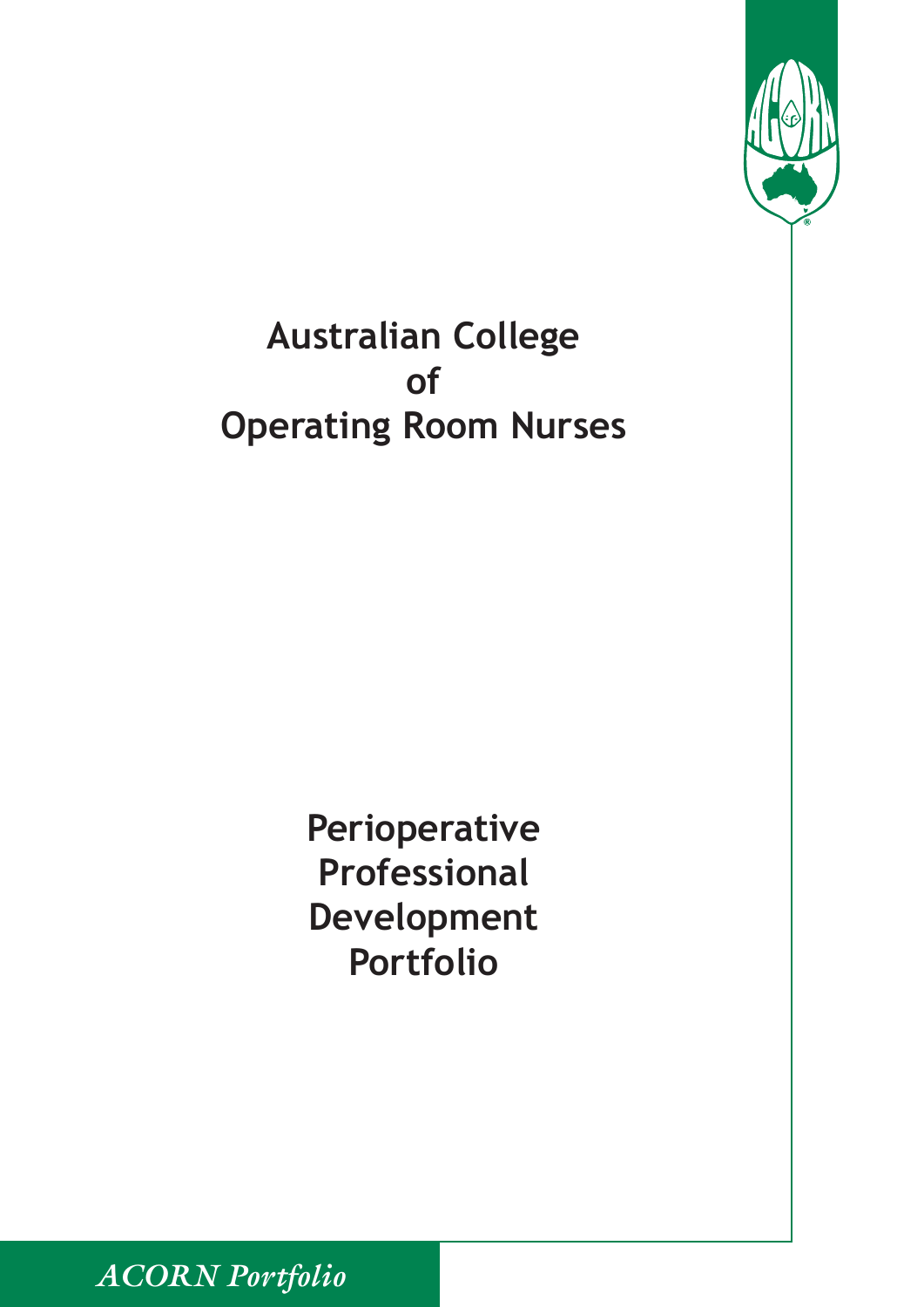The Australian College of Operating Room Nurses (ACORN) understands perioperative nurses are increasingly expected to be accountable and responsible for their perioperative practice. The professional development of their clinical skills will maintain and improve the quality of their performance through continuing competence and life long learning. The ACORN Competencies and Standards for Perioperative Nurses are designed to be applied to the professional development and assessment of all Nurses working in a perioperative environment. The Perioperative Professional Development Portfolio is a reference folder which will assist the Perioperative Nurse to present formal evidence of ongoing professional development and demonstrate that achievement or learning has taken place.

Some Australian Nursing and Midwifery Regulatory authorities require portfolios for renewal of licences to practice. The Perioperative Professional Development Portfolio is a valuable instrument to assist in the presentation of knowledge, experience and expertise when seeking:

- $\mathbb{Q}$  employment
- $\mathbb{Q}$  to promote lifelong, self directed adult learning approaches
- $\mathbb{Q}$  to identify continuing personal and professional development needs
- $\mathbb{Q}$  to support performance appraisal processes

The Perioperative Professional Development Portfolio can be used as a means of compiling evidence of achievements and will help individuals to recognise and reflect upon milestones in their perioperative career. Also, the information contained in the portfolio can be used as a basis for developing a Curriculum Vitae.

#### **Forms of Presentation**

There are many formats for the presentation of a professional portfolio and it will be dependent upon the capacity and creativity of the individual. The portfolio should be neither a cumbersome collection of documents thrown together which can not be deciphered, nor a collection of papers that may be unhelpful limiting. To this end, ACORN has chosen a flexible system, to guide the contents of the portfolio, which allows the user to insert and /or remove items as required.

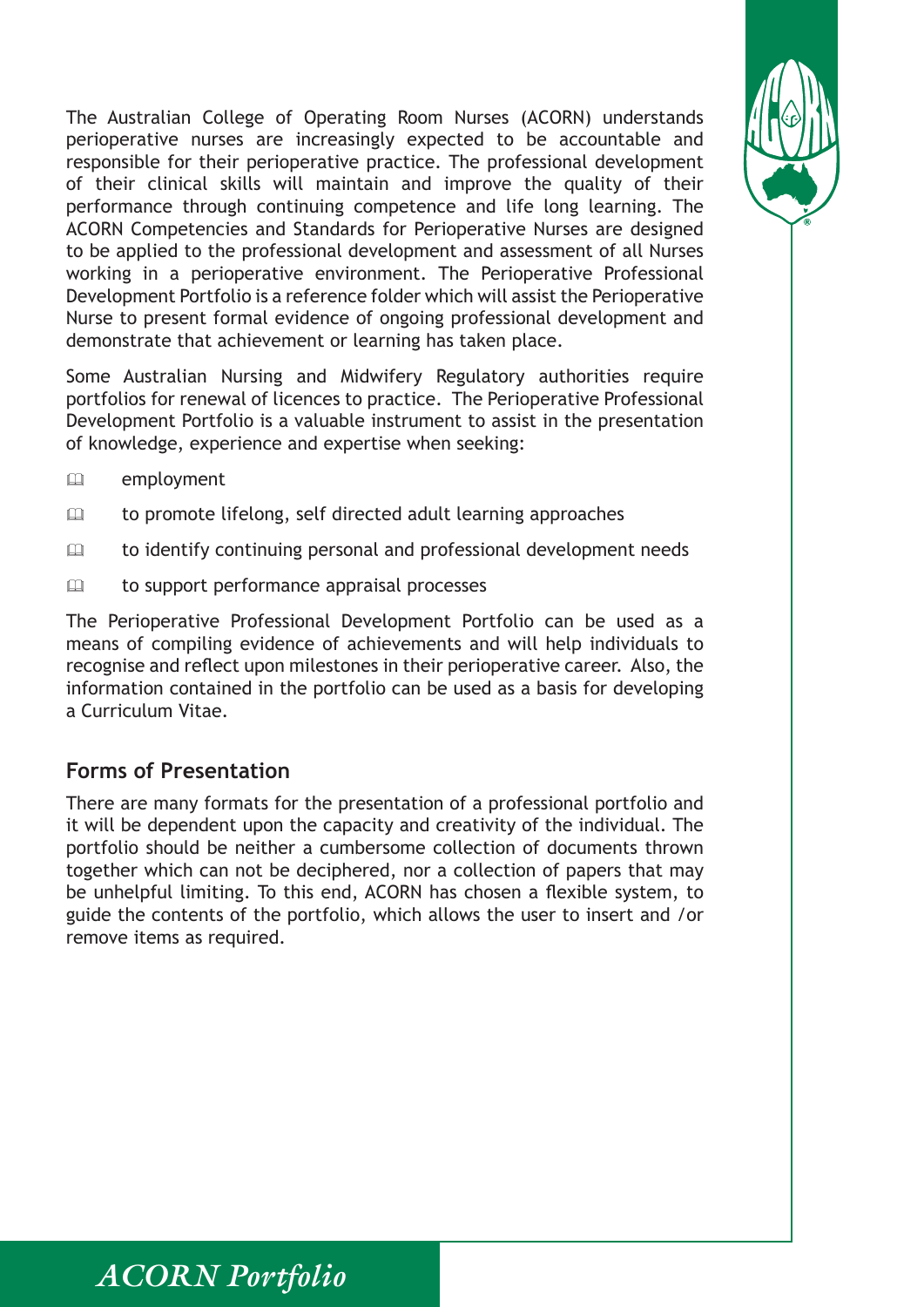#### **PORTFOLIO SECTIONS.**

- **1. Identification Page, Personal Details and Resume / Curriculum Vitae.**
- **Exame and Curriculum Vitae definitions, hints, information, and** template for Curriculum Vitae.
- $\mathbb{R}$  Curriculum Vitae.

#### **2. Qualification Certificates and Documentation.**

- **Q Original certificates, Diploma, Degree etc.**
- **Academic transcripts.**
- **Example 3** Subjects or units studied.
- **Q Original registration documentation.**
- $\mathbb{Q}$  Current practicing certificate.

You may prefer to use copies certified by a Justice of the Peace rather than file originals.

#### **3. Employment History.**

- $\mathbb{R}$  Current
- **A** Past employment, from most recent.

Include relevant documentation, such as position descriptions; duties; a summary of what you did, achievements and strengths you have from your present and past employment.

#### **4. Membership.**

- **A** Internal and external work related committees.
- **Example 25 Professional membership, including Membership, Fellowship Certificates.**
- **A** Certificates of appreciation.
- **Example 2** Professional affiliations and positions held (if applicable).

Include type of membership, any office bearing positions held, activities and benefits of your membership.

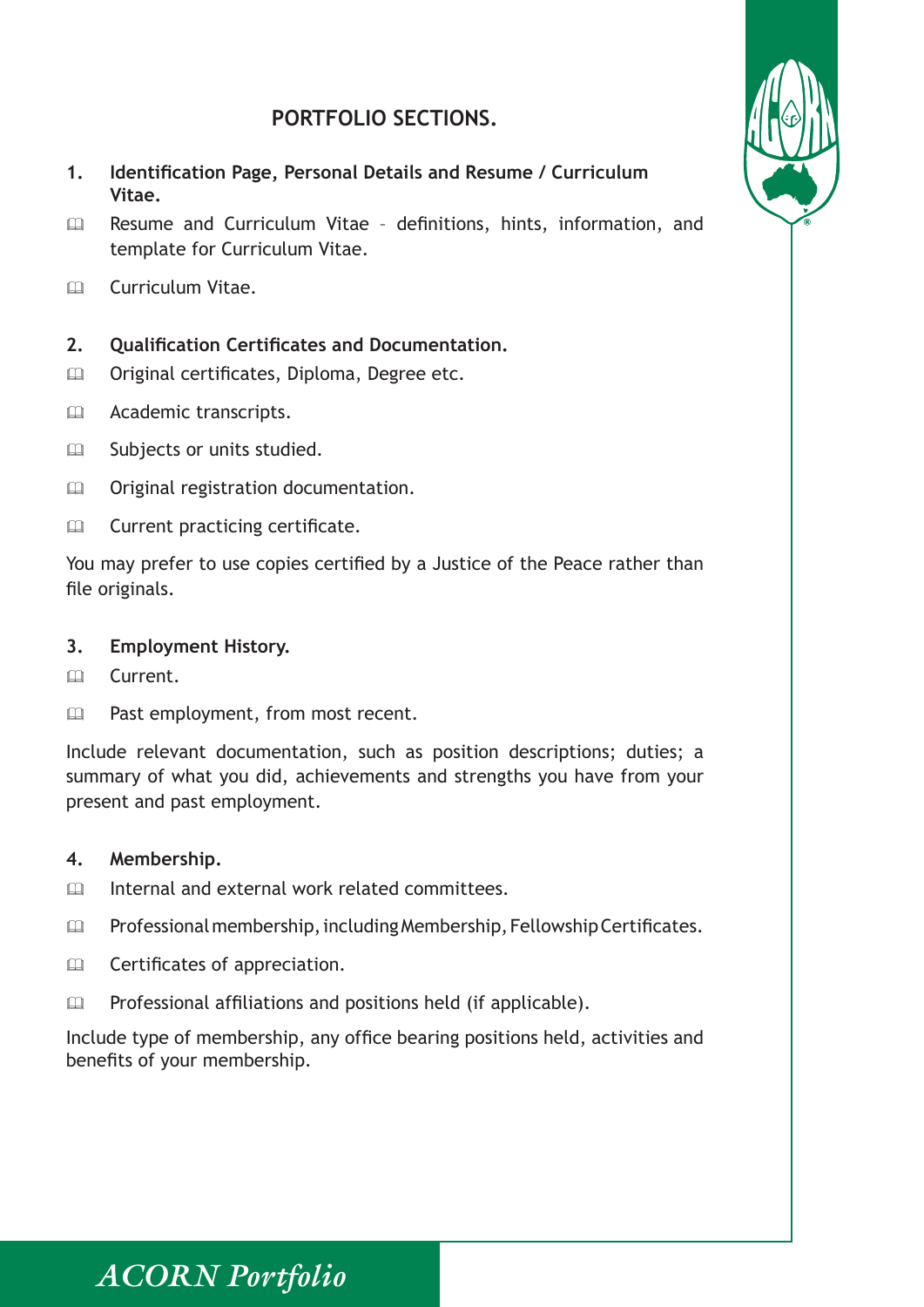- **5. Performance Reviews, Objectives and Assessments.**
- **Example 20 Current Review, showing your agreed work goals and training** requirements.
- $\mathbb{Q}$  Relevant past reviews demonstrating your ability to set and attain objectives.
- Assessments, e.g. reports for permanent employment.
- **EXECUTE Mandatory Training Attendance Record and any related documentation.**

You may like to include a summary of your short and long term work or career objectives in this section, if not already covered in your review.

NB – Your Performance Review may be a confidential document and you may choose to remove it for job applications and audits.

#### **6. Continuing Education Records.**

- $\mathbb{Q}$  Unit and workplace inservice attendance.
- **Example 2** Course / workshop attendance.
- **ED** Seminar / conference attendance.
- **E Tertiary study record.**
- **Example 2** Reading Journals, text books, relevant magazine articles and other books.
- $\mathbb{Q}$  Informal learning on the job; prior to doing a new procedure or case; double scrub; shared care of a complex case where you gained knowledge.

Forms are provided to list your education sessions. Make a brief comment on what you saw as valuable. File any attendance certificates, programs or flyers as evidence of content and credibility of presenters.

#### **7. Presentations and Education of Others.**

- Informal Teaching of others on the job; double scrub or shared care of a complex case where you gave information direction to a learner which allowed them to gain knowledge.
- $\mathbb{Q}$  Buddying students, personal observation in your unit etc.
- **Example 2** Preceptoring students, novice nurses, other personnel.
- $\mathbb{Q}$  Mentoring long term nurturing and guidance of a staff member.

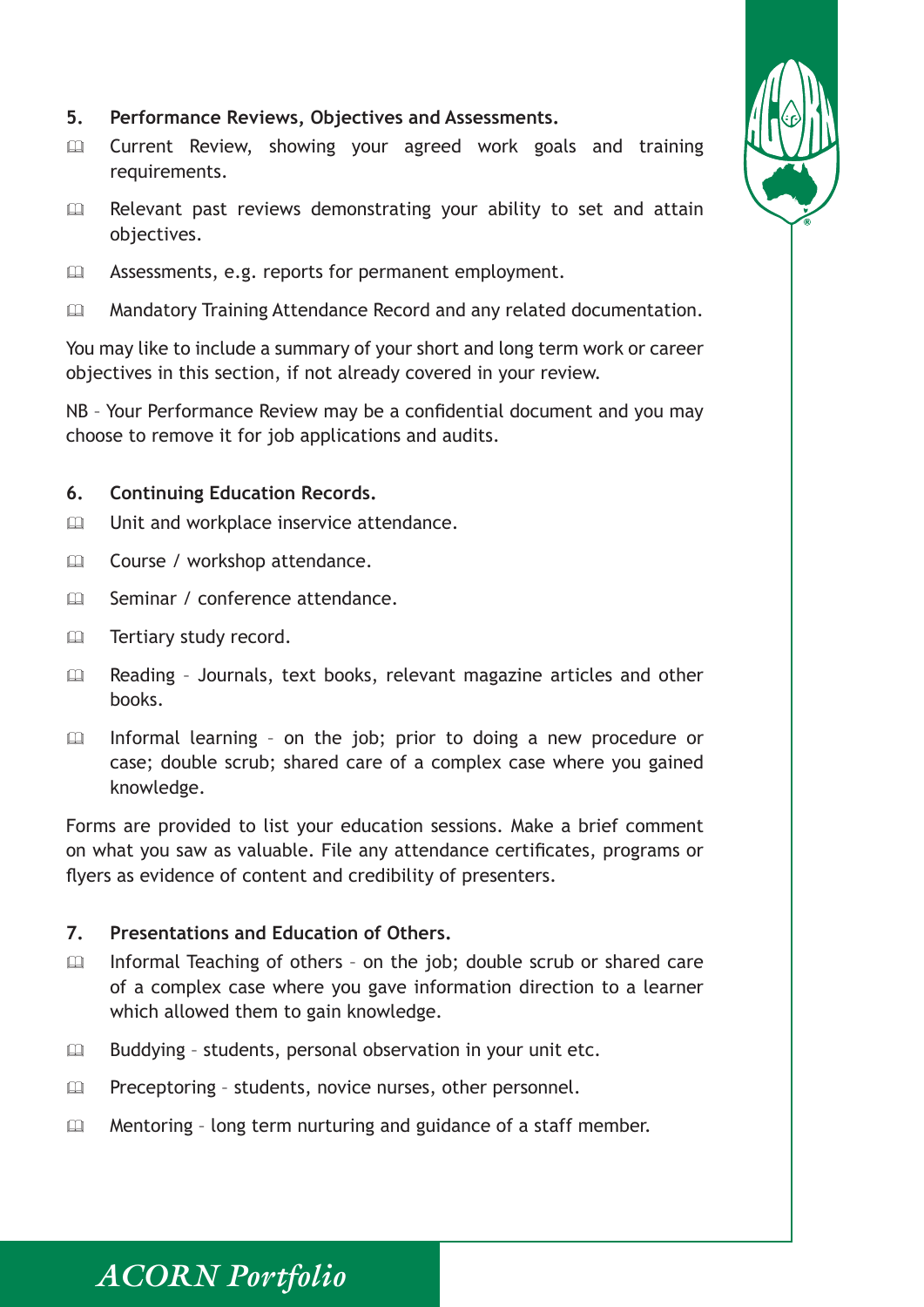

- **Example 20 Formal teaching, including in-service given in your workplace or** institution.
- **Example 20 Presentations / papers for workshops, seminar and conferences, state,** national and international level.
- **Example 1** Formal lectures for a Course, TAFE or University.
- **Articles published**

#### **8. Research and Quality Improvement Involvement.**

- **E Your own projects.**
- **A** Involvement with research projects.
- **Quality improvement activities and documentation.**
- Accreditation preparation.
- $\mathbb{Q}$  Ways you have assisted other personnel to perform a research or quality project.

#### **9. Achievements in Workplace.**

- $\mathbb{Q}$  Skills and competence in perioperative roles and / or specialties.
- **Examplex Anaesthetic, Recovery, Instrument and /or Circulating Nurse** Roles.
- $\Box$  Care of complex patients.
- **Example 20 New technology instrumentation, monitoring, machines, information** technology.
- **Exam Leader Role for an operating room, recovery or the overall unit.**
- **Example 3 Submission writing and the outcome.**
- $\mathbb{Q}$  Award nomination.
- $\mathbb{Q}$  Policy writing and input / assistance to others writing policy.
- $\mathbb{R}$  Other achievements.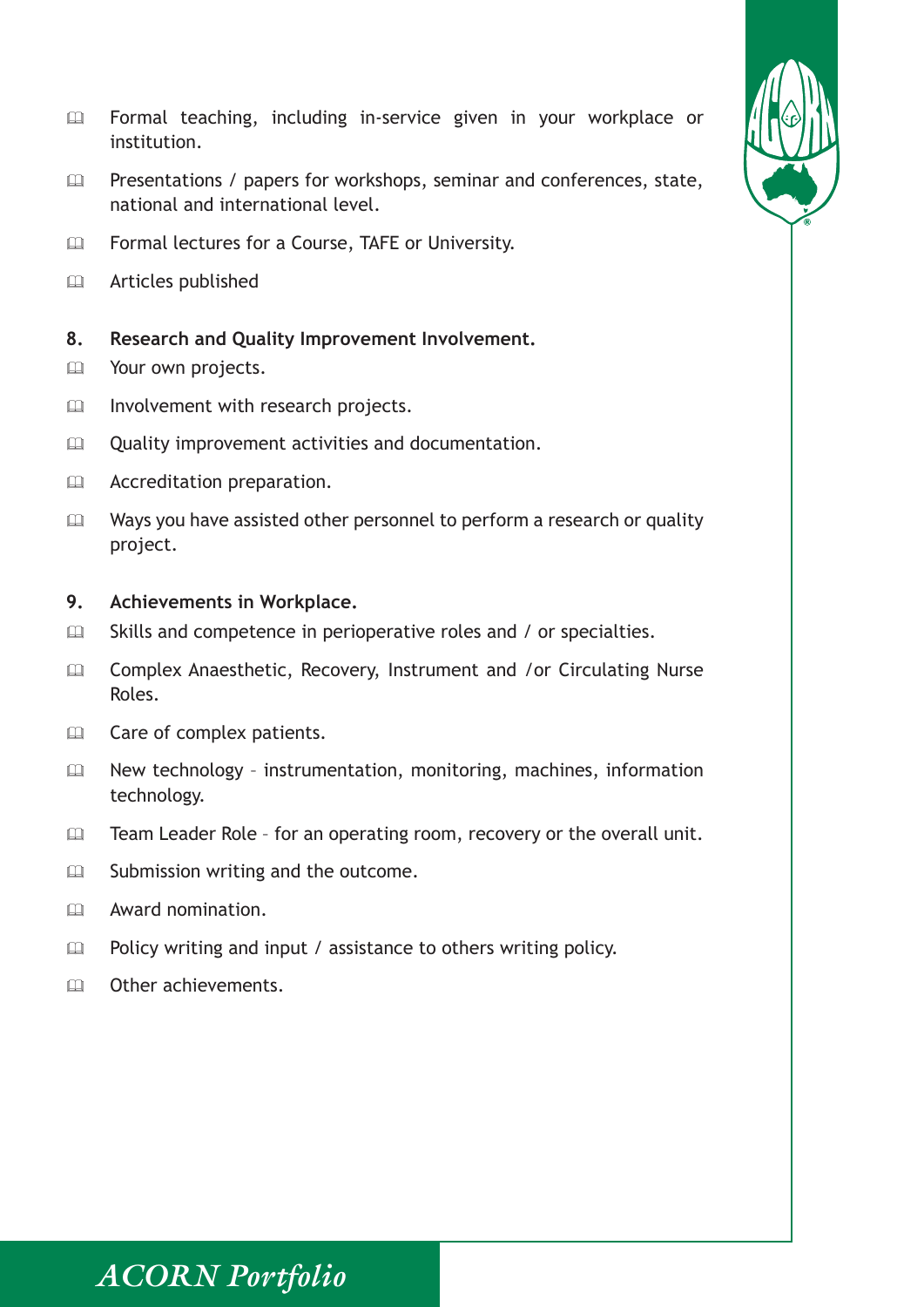#### **10. Demonstration of Skills.**

- $\mathbb{Q}$  Clinical If you have cared for a complex patient, you may like to present this as a case study to demonstrate your capabilities (remember to write it so that the patient and other personnel cannot be identified).
- **Examble 1** Team Leader Give a summary of a shift or shifts, which demonstrate your personnel management skills, such as ability to delegate and organise your own staff and other team members to achieve the best for your patients.
- **Educator Role Unit / Division / Secondment, internally / externally.**
- $\mathbb{Q}$  Management Role Improving perioperative patient care pathways, risk management strategies, conflict resolution, dealing with staff issues and other management achievements.
- **Example 20** Quality improvement.
- Change management.

#### **11. Career Enhancement Activities.**

- $\mathbb{Q}$  Higher Duty relief.
- **Example 20 Departmental representation, e.g. committees; selection panels and** liaison with generic groups.
- **Example 20 Communication skills, including information technology; submission** writing or minute taking.
- $\mathbb{Q}$  Career development, e.g. career pathway projection / attainment.
- $\Box$  Job offers.
- & Project work.

#### **12. Miscellaneous.**

- $\mathbb{Q}$  Letters, invitations and / or thanks for speaking.
- **Example 20** Acknowledgement from academic / professional institutions.
- **EXECUTE:** Feedback or letters from patients, other units and organisations.
- $\mathbb{Q}$  Feedback from students and staff you have assisted.
- **Example 12** Publicity from television, radio and print medias of personal, unit, facility or departmental achievements.
- **Example 15 Leisure / Community Qualifications**

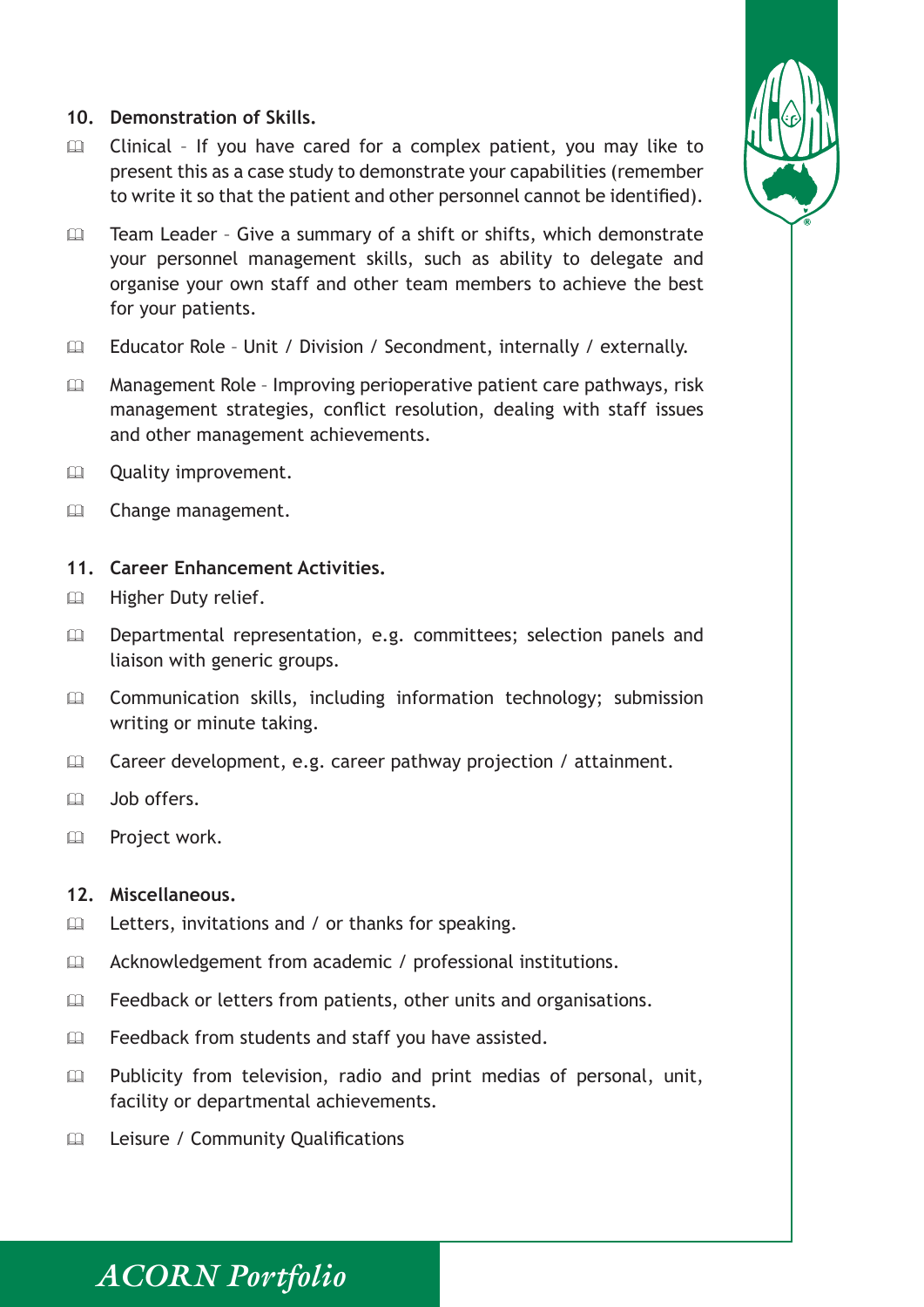#### **13. Personal and Private.**

**NB – This is your personal section, to be removed if the professional portfolio is used for a job application or audit.** 

- $\mathbb{Q}$  Reflections of Critical Incidents, complex clinical care, positive patient or professional outcomes, valuable learning experiences.
- $\mathbb{Q}$  Incident documentation (copies of forms) if you were personally involved.
- **Example 12** Statements of workplace Incidents / issues / conflicts (if there is not an official statement you can copy, briefly make your own to jolt your memory, should the issue be raised later).
- Workers compensation claims and ongoing documentation.
- **Example 20 Health Immunisations, medical consultations and / or tests relating to** job (exposure to infected patient, bio-hazard injury etc).
- $\mathbf{m}$  Other

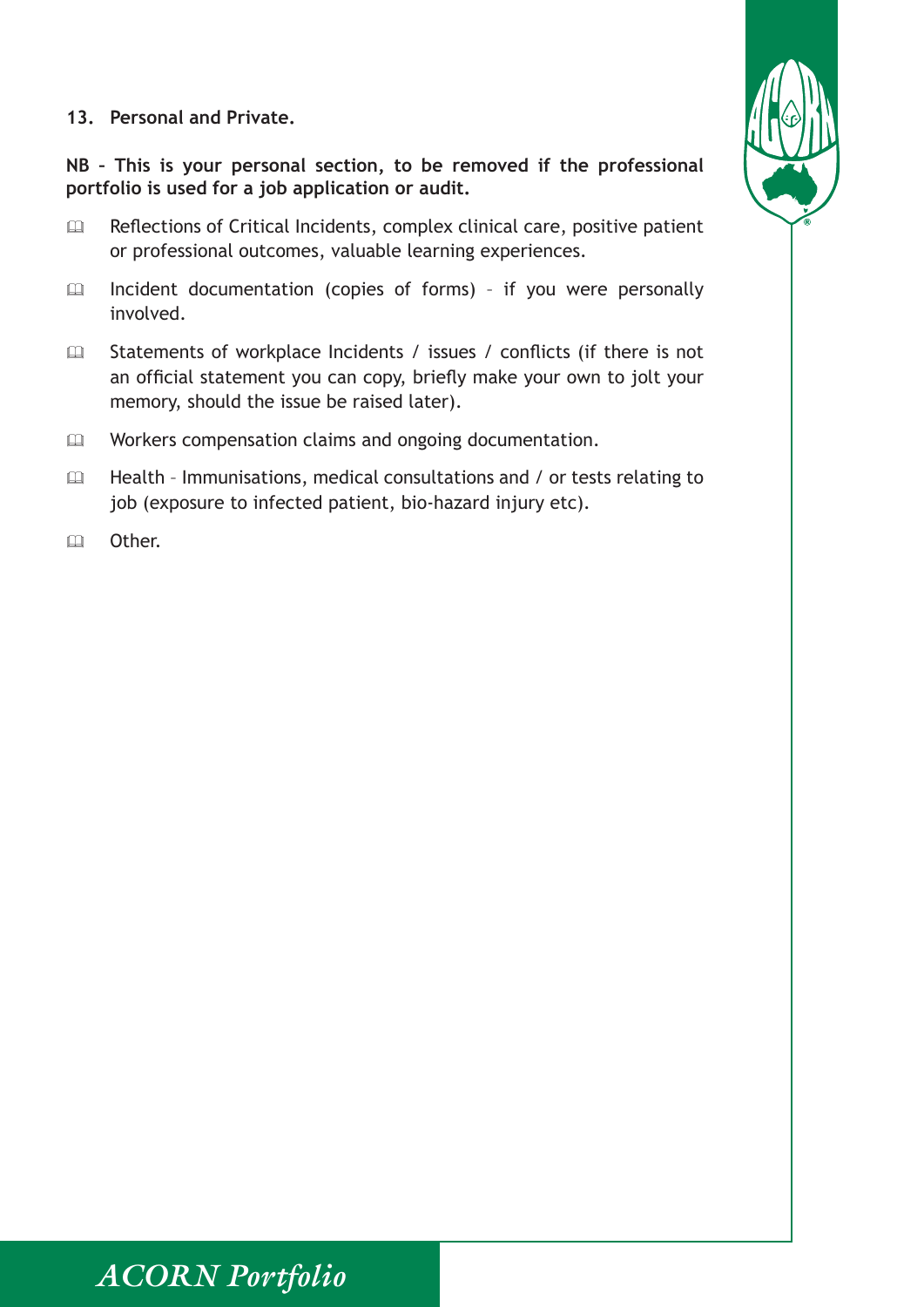



# *Section 1.*

*Personal Details & Resume or Curriculum Vitae.*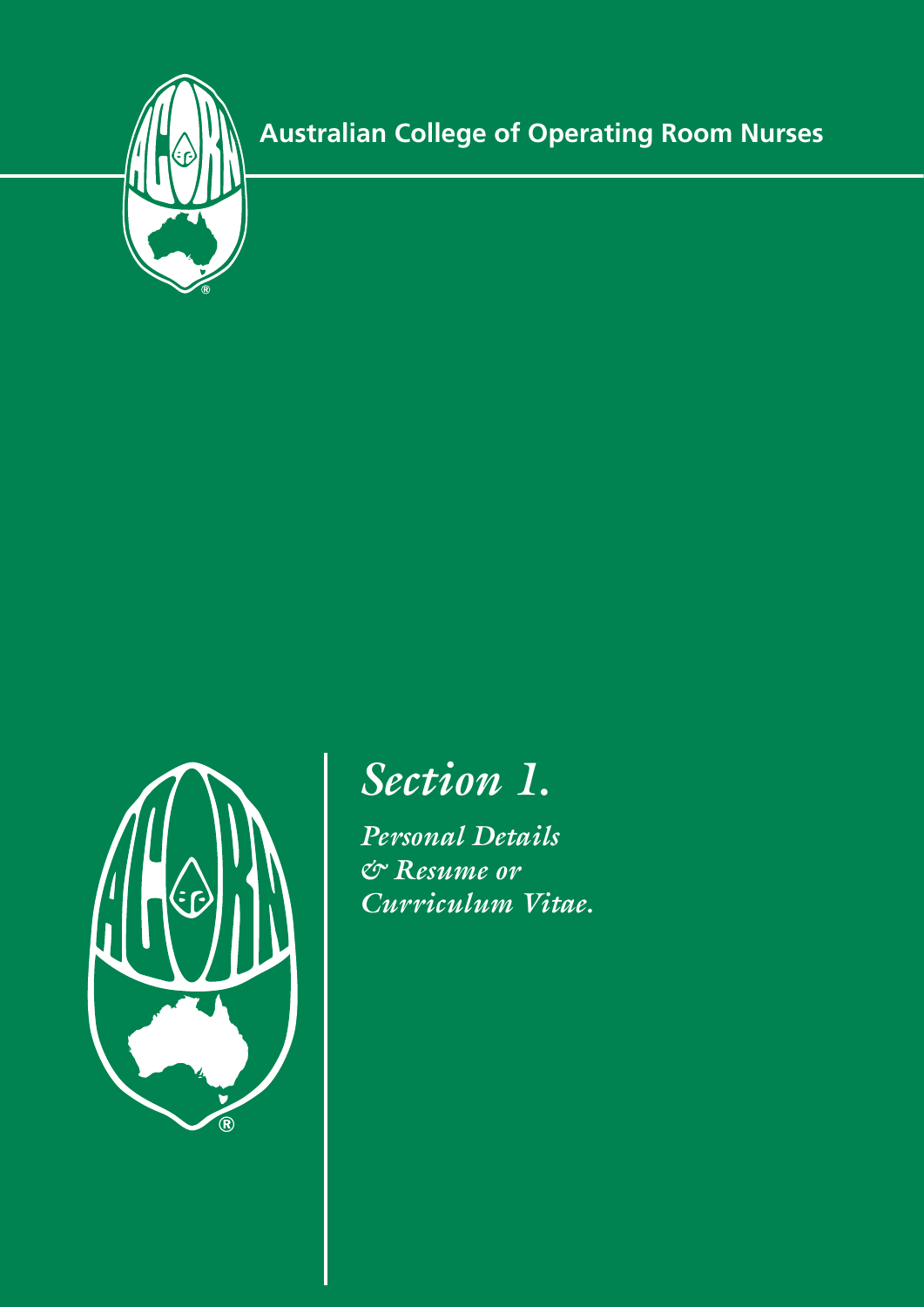#### **RESUME and CURRICULUM VITAE.**



These words are often used to mean the same thing, however there is a distinct difference (1).

**Resume** – derived from the French word, summation. It is a brief, approximately one page, overview of your professional life, your career and qualifications (2). Headings may include Education, Qualifications, Relevant Professional Experience, Employment, Registration, Relevant Professional Memberships and References, if requested (3).

**Curriculum Vitae** – is a detailed outline of your professional activities, an account of your career. It may be several pages long, depending on your activities, and what you are applying for. The first page is similar to a resume, a summary with name, address, brief summary of qualifications and professional experience (4). In the subsequent pages you can give full details of your education, work experience, professional organisation memberships and positions held, publications, professional presentations, research activities, awards, committee membership, community activity, and other information you feel is appropriate (5). This can include relevant short courses, conferences and educational activity, preceptoring and mentoring other staff members and interests.

A well presented resume or curriculum vitae is an important component of a job application, an application for a scholarship, award, committee appointment or approval by an education institution to act as a supervisor or preceptor for the continuing education of others. These can entice a prospective employer to offer or consider you for a position, offer to interview you, or consider you for an award.

**Cover Letter** – This is a chance to sell yourself. It is a business letter, which introduces you to the reader of your resume or curriculum vitae. Where possible it should be personalised to the person receiving it, with their title. You need to use the first paragraph to state the position you are applying for and why you are applying for it. Following paragraphs may be used to sell yourself, or give the reasons an employer should consider you and can include significant information from your curriculum vitae. The final paragraph closes the letter, and may be used to briefly state how this application will further your career or educational endeavours and that you will be looking forward to their contacting you (6). A cover letter should be no more than a page, concise, and easy to read.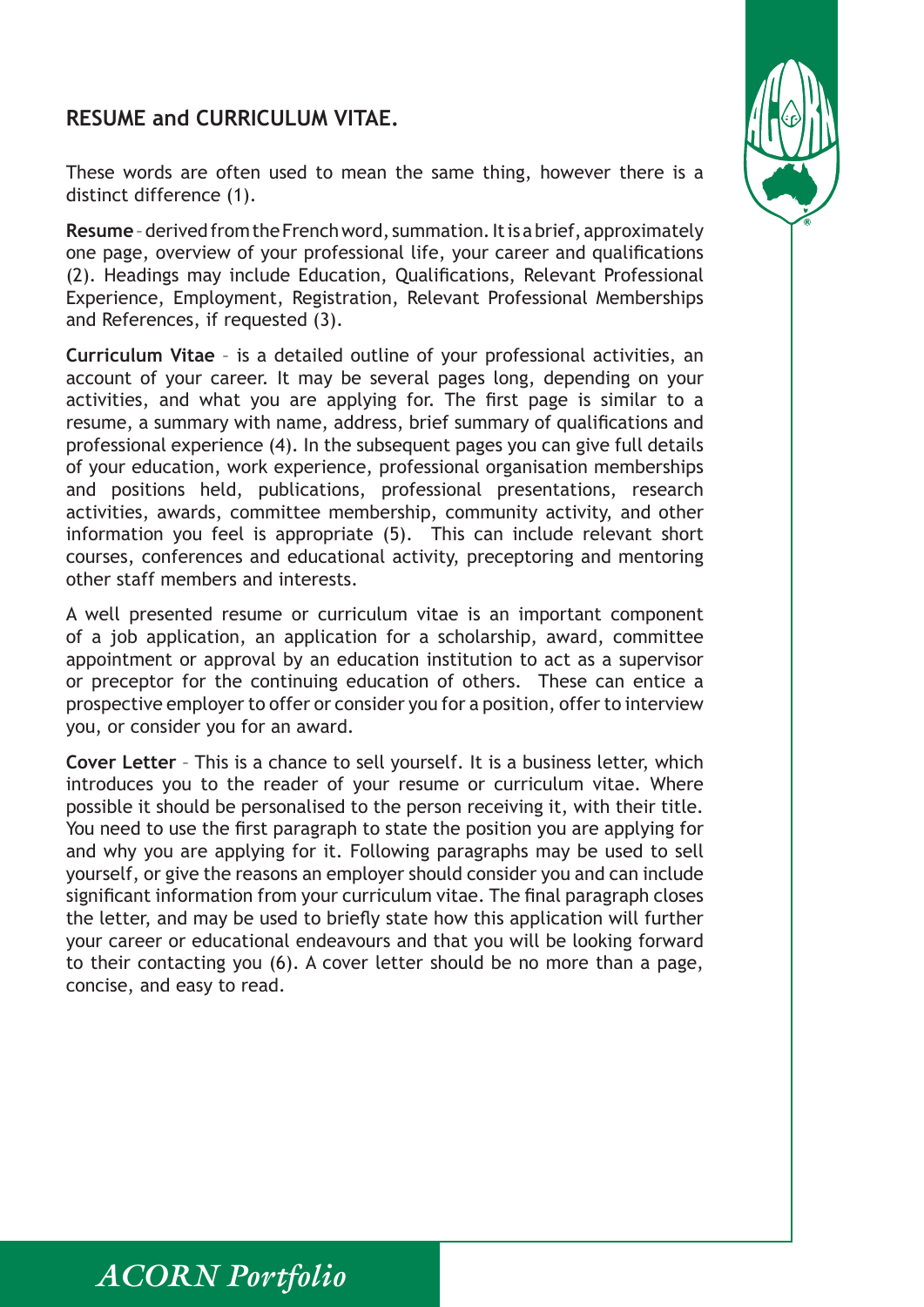#### **References.**

- 1. Markey BT, Campbell RL. 1996. A resume or curriculum vitae for success. AORN Journal, 1996; 63(1): pp 192.
- 2. Ibid, pp192.
- 3. Ibid, pp195, 197.
- 4. Ibid, pp198.
- 5. Ibid, pp198-199.
- 6. Ibid, pp200, 202.

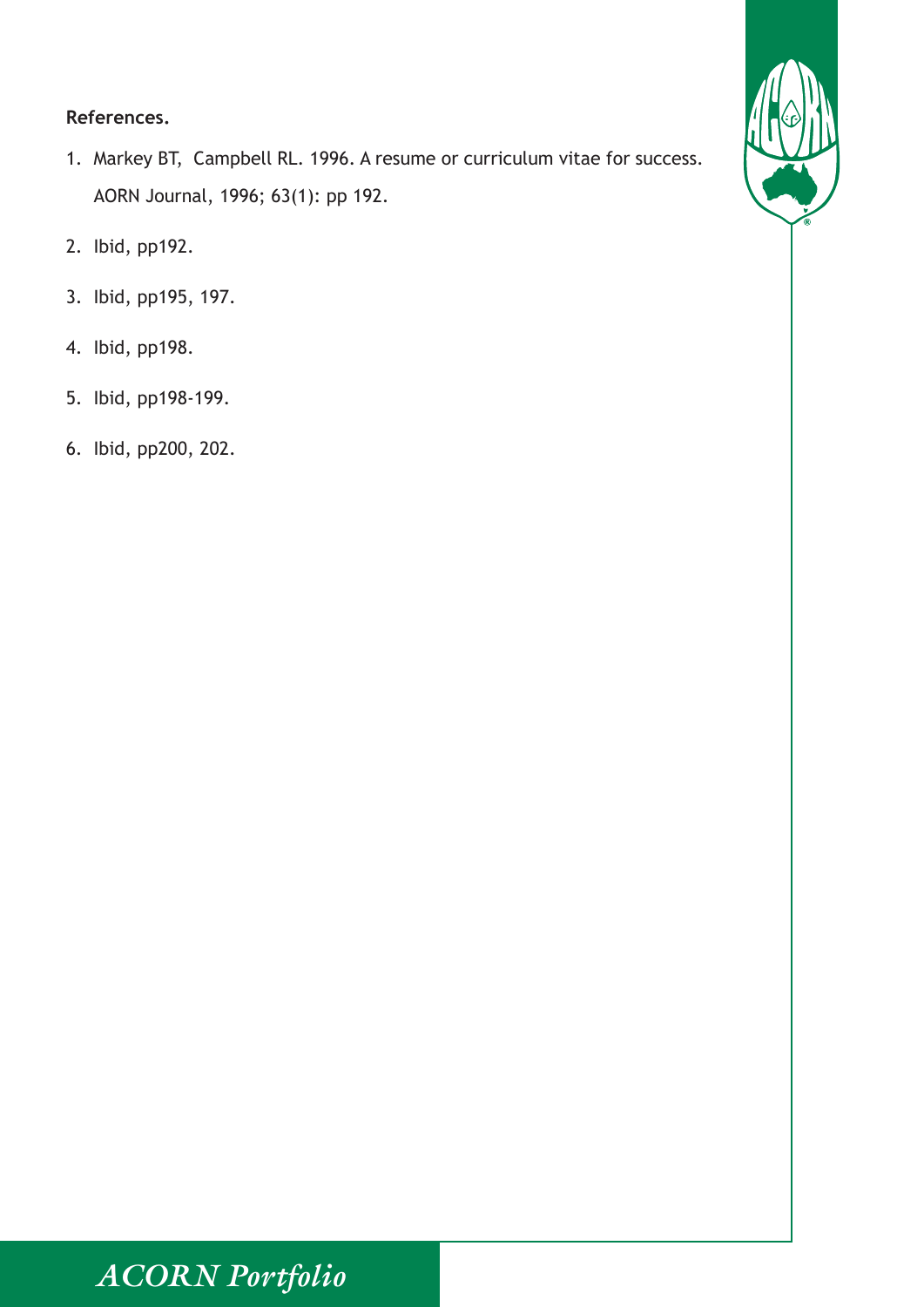#### **TEMPLATE FOR CURRICULUM VITAE.**

The order and content of headings may be organised to suit your needs, and what you see as being the most relevant to you or the application you are making. Other headings you feel are relevant may be added.

**COVER PAGE** – Include full name, address and contact numbers, Current Employment.

**EDUCATION and QUALIFICATIONS.**

**SUMMARY OF EMPLOYMENT HISTORY,**  working from most recent to career commencement.

**PROFESSIONAL ORGANISATION MEMBERSHIPS and POSITIONS HELD.** 

**EDUCATION SESSIONS, WORKSHOPS AND CONFERENCES ATTENDED.** 

**PROFESSIONAL ORGANISATION MEMBERSHIPS and POSITIONS HELD.** 

**EDUCATION SESSIONS, WORKSHOPS AND CONFERENCES ATTENDED.** 

**PROFESSIONAL PRESENTATIONS.**

**PUBLICATIONS.** 

**RESEARCH ACTIVITIES.** 

**AWARDS / NOMINATIONS.** 

**COMMITTEE MEMBERSHIP.** 

**OTHER** – may include Community Activity; Preceptoring and other Interests.



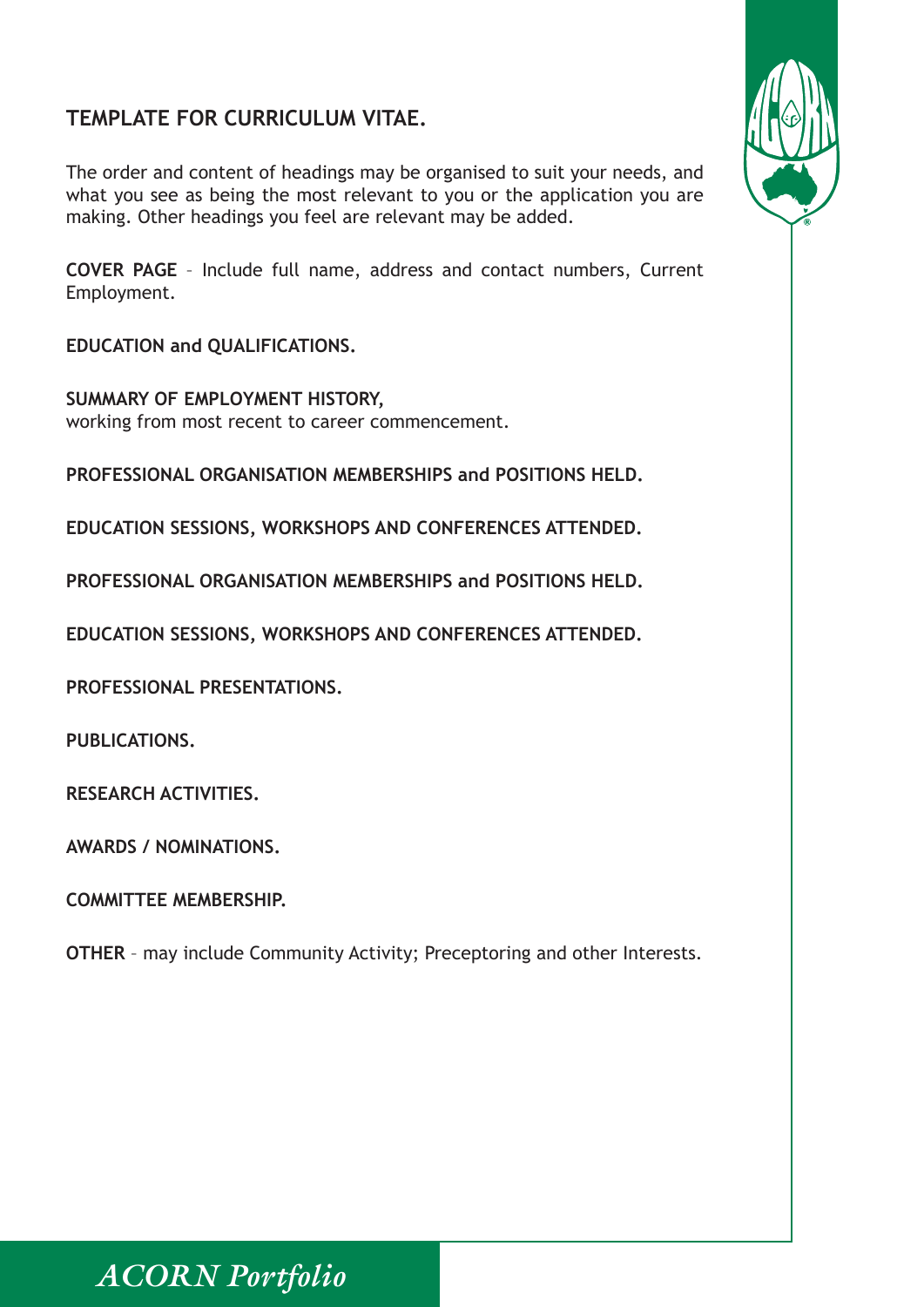



# *Section 2.*

*Qualifications & Membership Certificates.*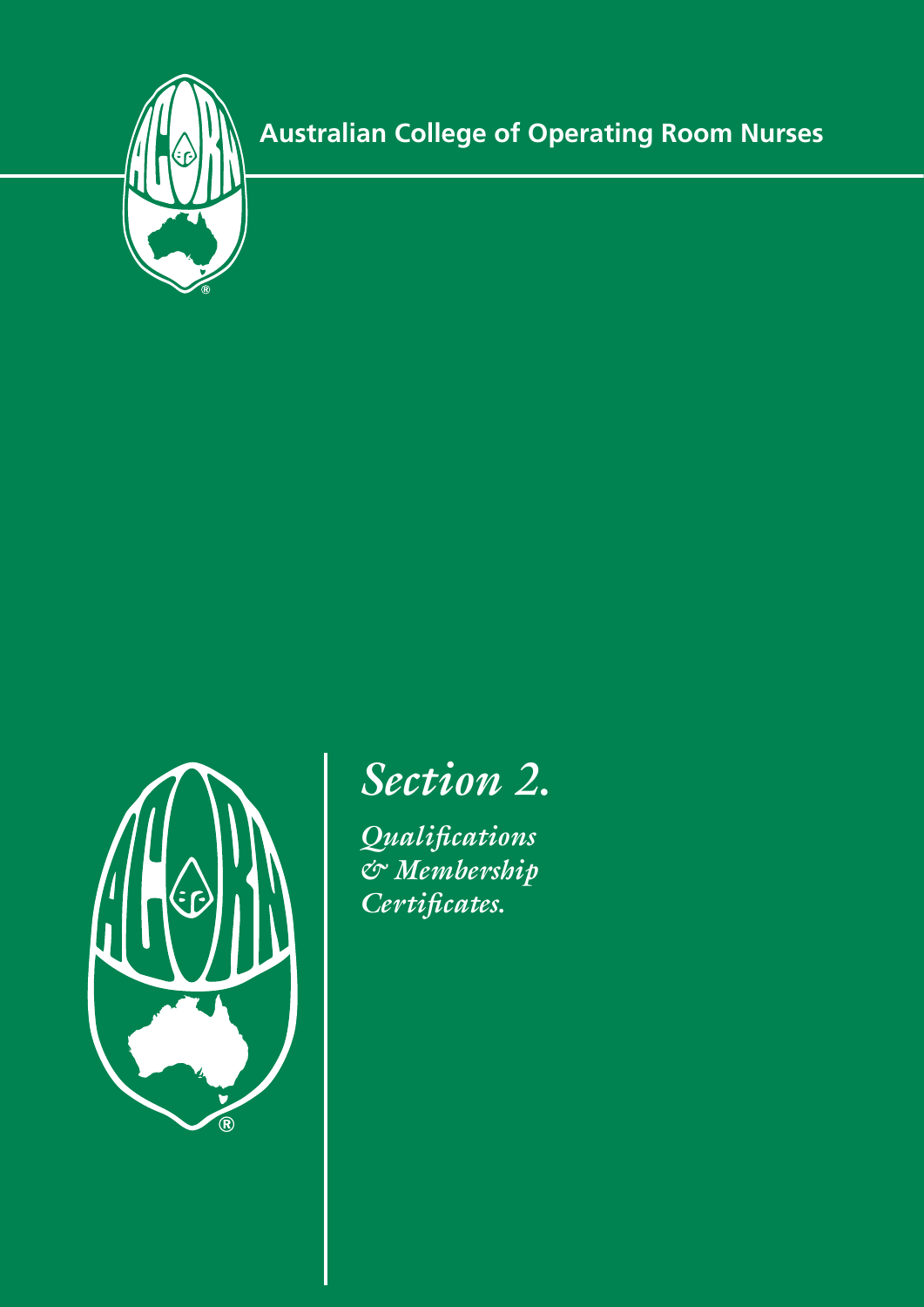



*Section 3. Employment History.*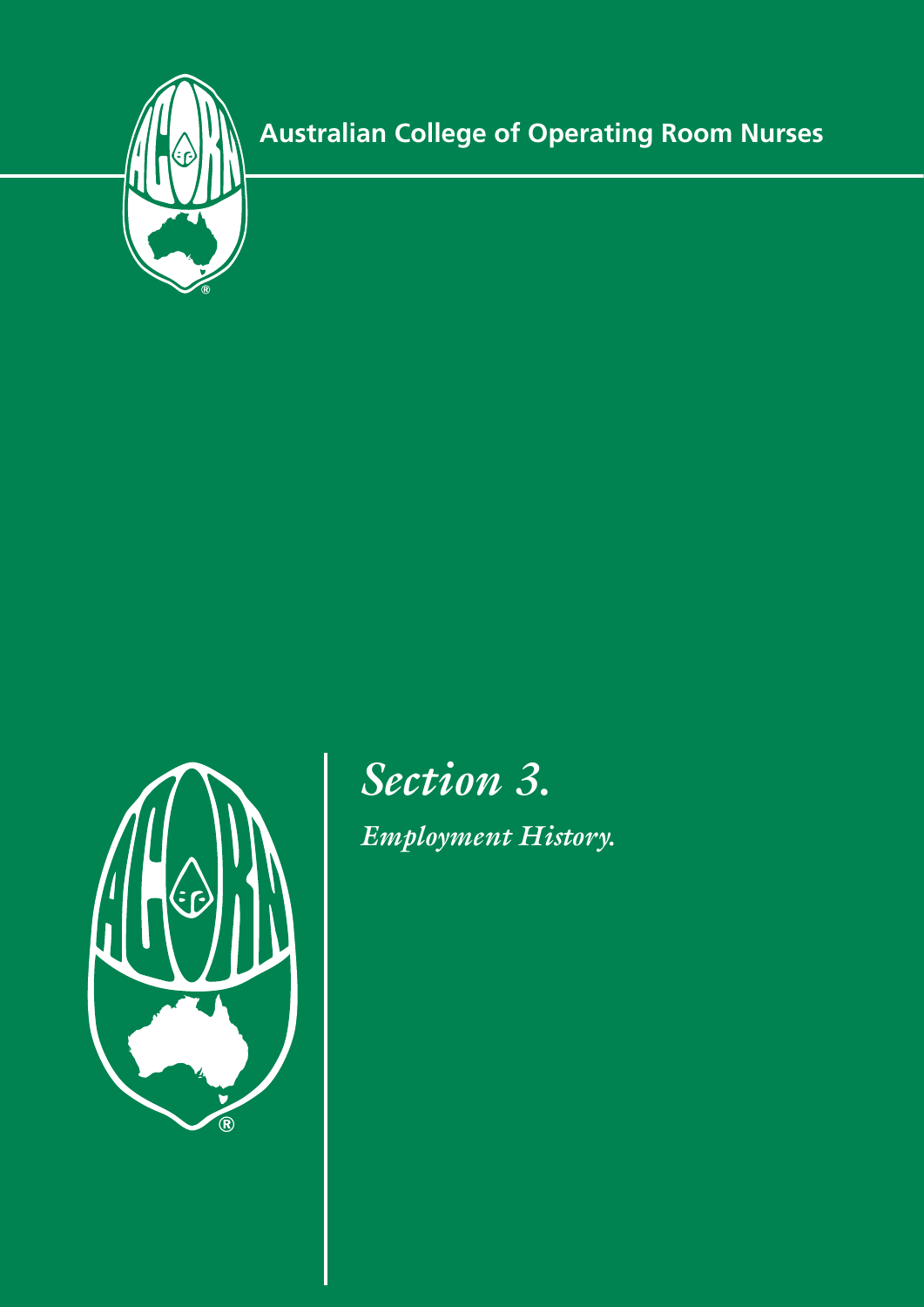



# *Section 4.*

*Membership. Internal & External Work Related Committees. Professional Membership & Fellowship. Certificates of Appreciation. Professional Affiliations.*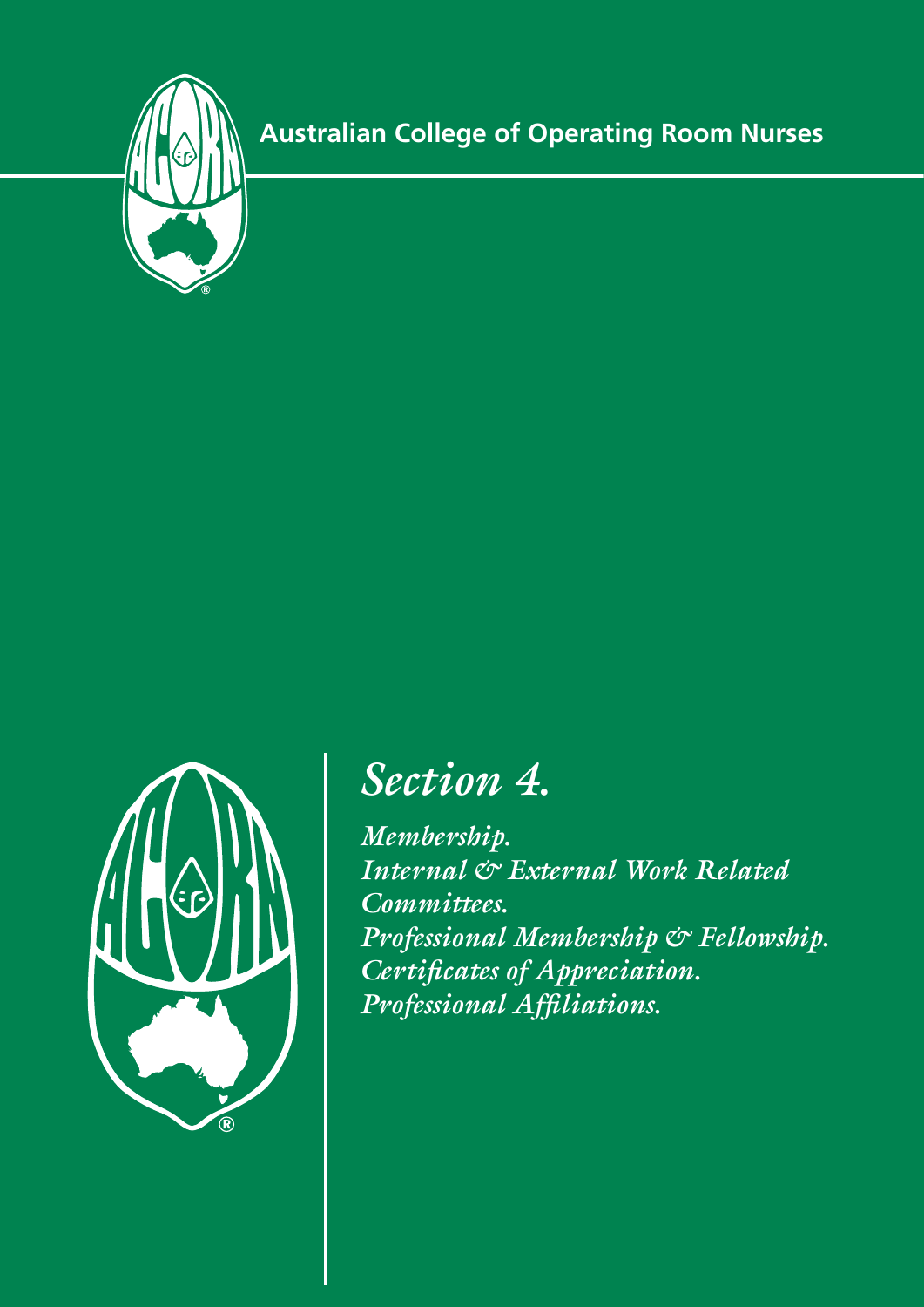



# *Section 5.*

*Performance Reviews, Objectives & Assessments.*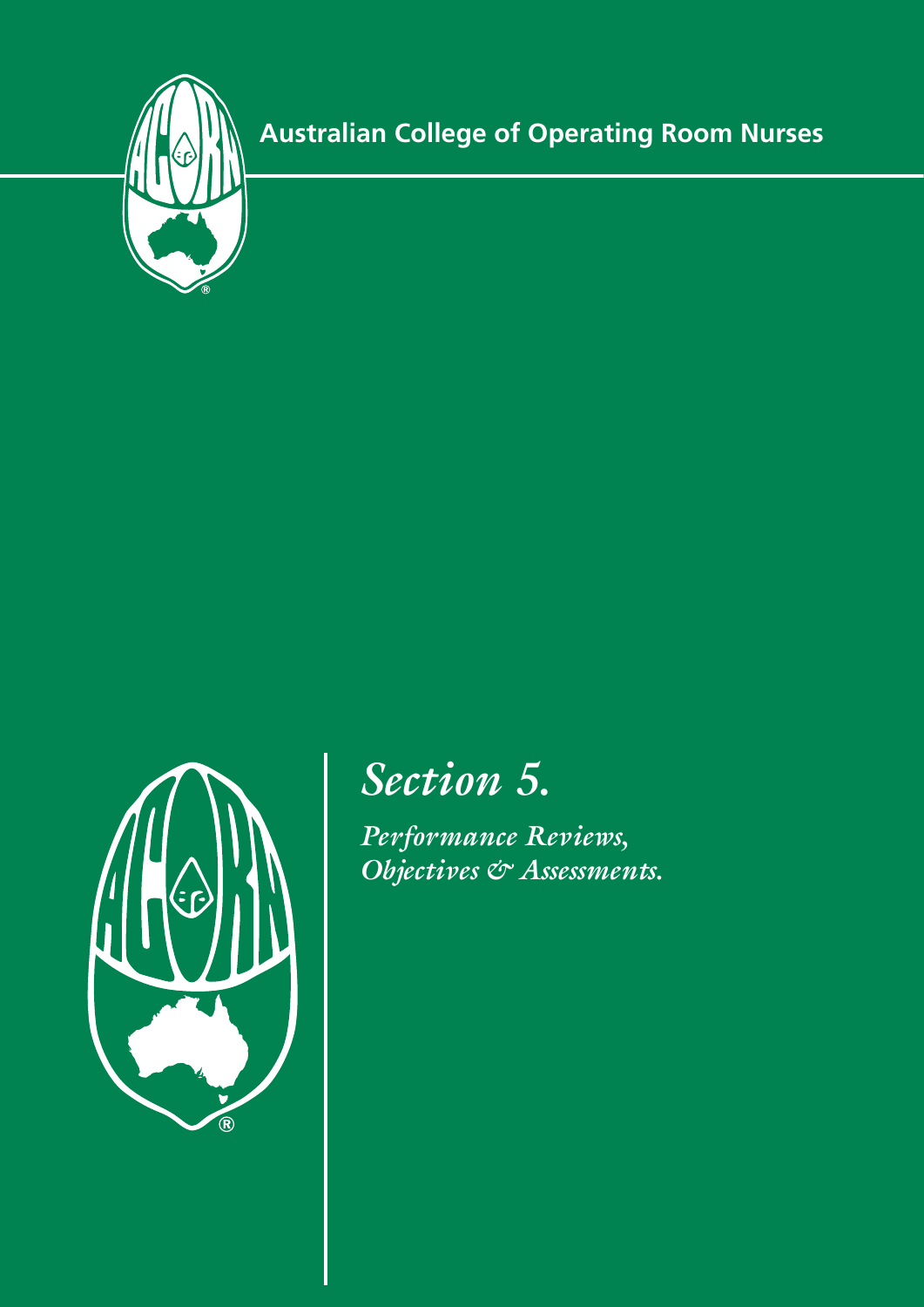



# *Section 6.*

*Continuing Education Records. Unit and Workplace Inservice Attendance. Course / Workshop Attendance. Seminar / Conference Attendance. Tertiary Study Record. Reading – Journals etc. Informal Teaching.*

*(Copy the following pages as required for your personal needs)*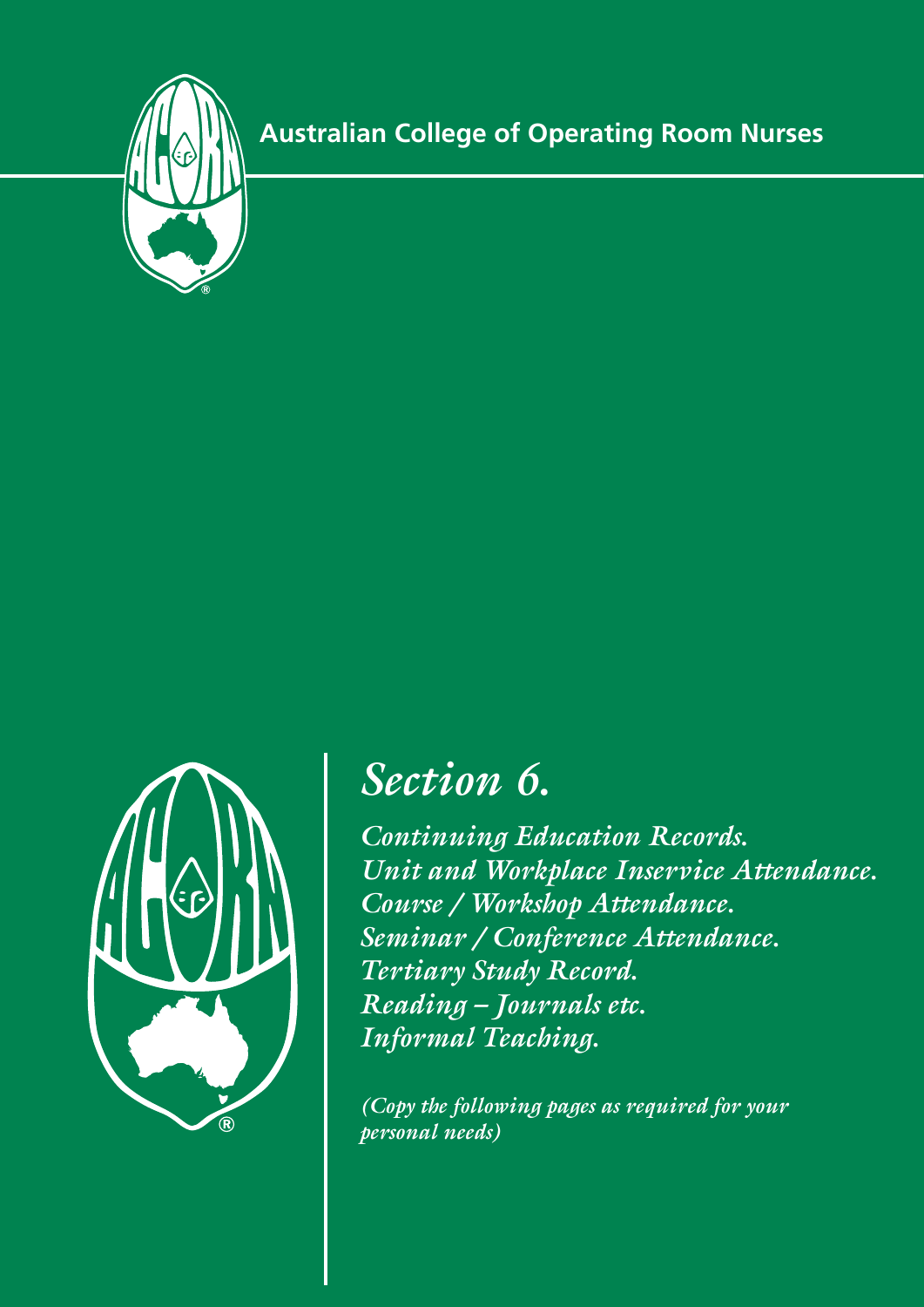#### **LOG OF CONTINUING PROFESSIONAL DEVELOPMENT.**



TYPE: \_\_\_\_\_\_\_\_\_\_\_\_\_\_\_\_\_\_\_\_\_\_\_\_\_\_\_\_\_\_\_\_\_\_\_\_\_\_\_ DATE: \_\_\_\_\_\_\_\_\_\_\_\_

| <b>DATE</b> | <b>ACTIVITY / BOOK /</b><br><b>ARTICLE / COURSE</b><br><b>TITLE</b> | <b>PUBLISHER /</b><br><b>EDUCATION</b><br><b>PROVIDER</b> | <b>ACTIVITY TYPE /</b><br><b>INFORMATION /</b><br><b>PERCEIVED GAIN</b> | <b>CNE</b><br><b>Points</b> |
|-------------|---------------------------------------------------------------------|-----------------------------------------------------------|-------------------------------------------------------------------------|-----------------------------|
|             |                                                                     |                                                           |                                                                         |                             |
|             |                                                                     |                                                           |                                                                         |                             |
|             |                                                                     |                                                           |                                                                         |                             |
|             |                                                                     |                                                           |                                                                         |                             |
|             |                                                                     |                                                           |                                                                         |                             |
|             |                                                                     |                                                           |                                                                         |                             |
|             |                                                                     |                                                           |                                                                         |                             |
|             |                                                                     |                                                           |                                                                         |                             |
|             |                                                                     |                                                           |                                                                         |                             |
|             |                                                                     |                                                           |                                                                         |                             |
|             |                                                                     |                                                           |                                                                         |                             |
|             |                                                                     |                                                           |                                                                         |                             |
|             |                                                                     |                                                           |                                                                         |                             |
|             |                                                                     |                                                           |                                                                         |                             |
|             |                                                                     |                                                           |                                                                         |                             |
|             |                                                                     |                                                           |                                                                         |                             |
|             |                                                                     |                                                           |                                                                         |                             |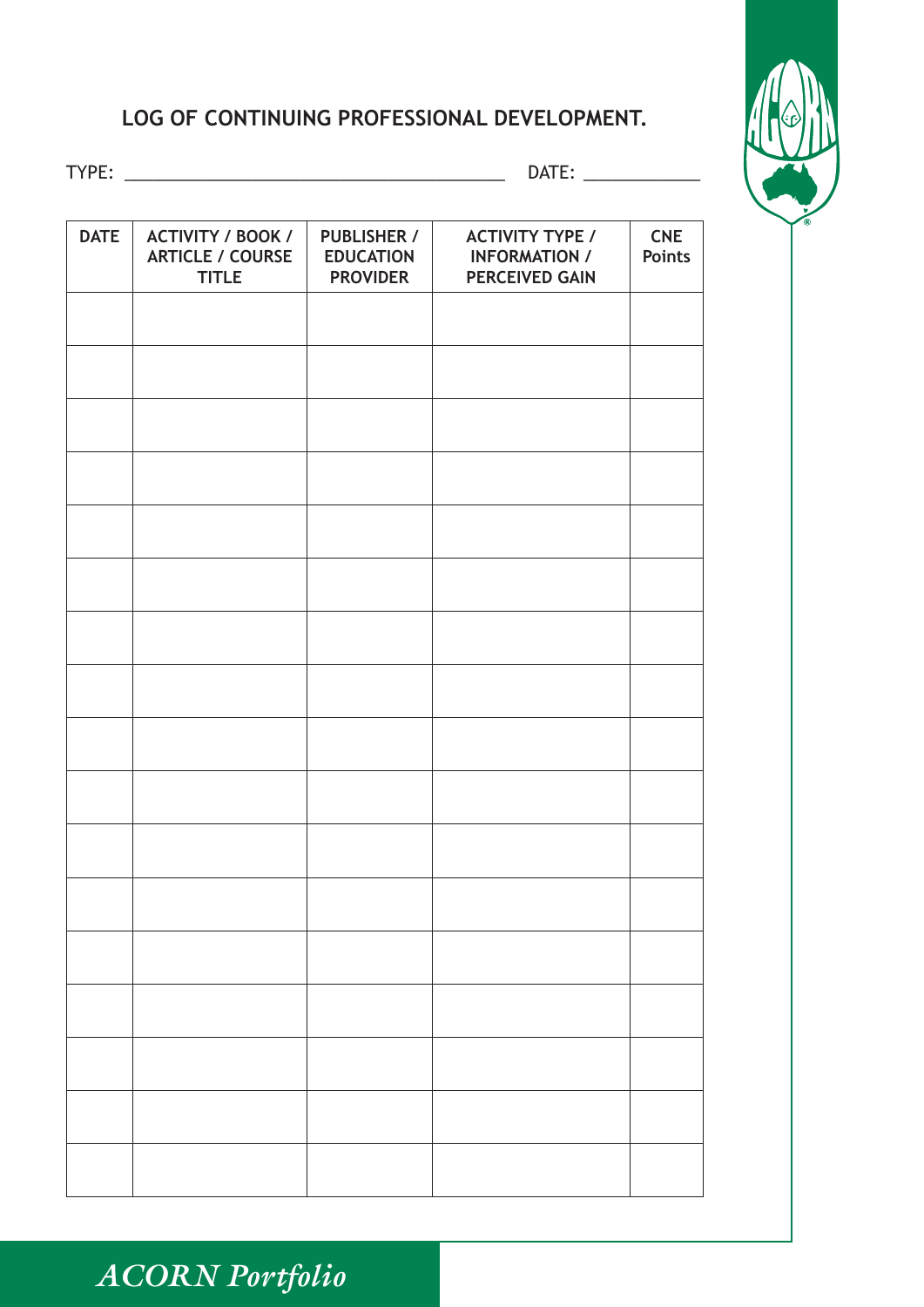#### **LOG OF CONTINUING PROFESSIONAL DEVELOPMENT – Journals.**



DATE: Month & Year: \_\_\_\_\_\_\_\_\_\_\_\_\_\_\_\_\_ to Month & Year: \_\_\_\_\_\_\_\_\_\_\_\_\_\_\_\_\_\_\_\_\_\_\_\_\_

| <b>DATE</b> | <b>ACTIVITY /</b><br><b>BOOK / ARTICLE</b><br>/ COURSE TITLE | <b>PUBLISHER /</b><br><b>EDUCATION</b><br><b>PROVIDER</b> | <b>ACTIVITY TYPE /</b><br><b>INFORMATION /</b><br><b>PERCEIVED GAIN</b> | <b>CNE</b><br><b>Points</b> |
|-------------|--------------------------------------------------------------|-----------------------------------------------------------|-------------------------------------------------------------------------|-----------------------------|
|             |                                                              | <b>ACORN</b><br>Journal                                   |                                                                         |                             |
|             |                                                              | <b>British Journal</b><br>of Periop Prac                  |                                                                         |                             |
|             |                                                              | <b>ACORN</b><br>Journal                                   |                                                                         |                             |
|             |                                                              | Australian<br>Nurses Journal                              |                                                                         |                             |
|             |                                                              | Nursing<br>Review                                         |                                                                         |                             |
|             |                                                              |                                                           |                                                                         |                             |
|             |                                                              |                                                           |                                                                         |                             |
|             |                                                              |                                                           |                                                                         |                             |
|             |                                                              |                                                           |                                                                         |                             |
|             |                                                              |                                                           |                                                                         |                             |
|             |                                                              |                                                           |                                                                         |                             |
|             |                                                              |                                                           |                                                                         |                             |
|             |                                                              |                                                           |                                                                         |                             |
|             |                                                              |                                                           |                                                                         |                             |
|             |                                                              |                                                           |                                                                         |                             |
|             |                                                              |                                                           |                                                                         |                             |
|             |                                                              |                                                           |                                                                         |                             |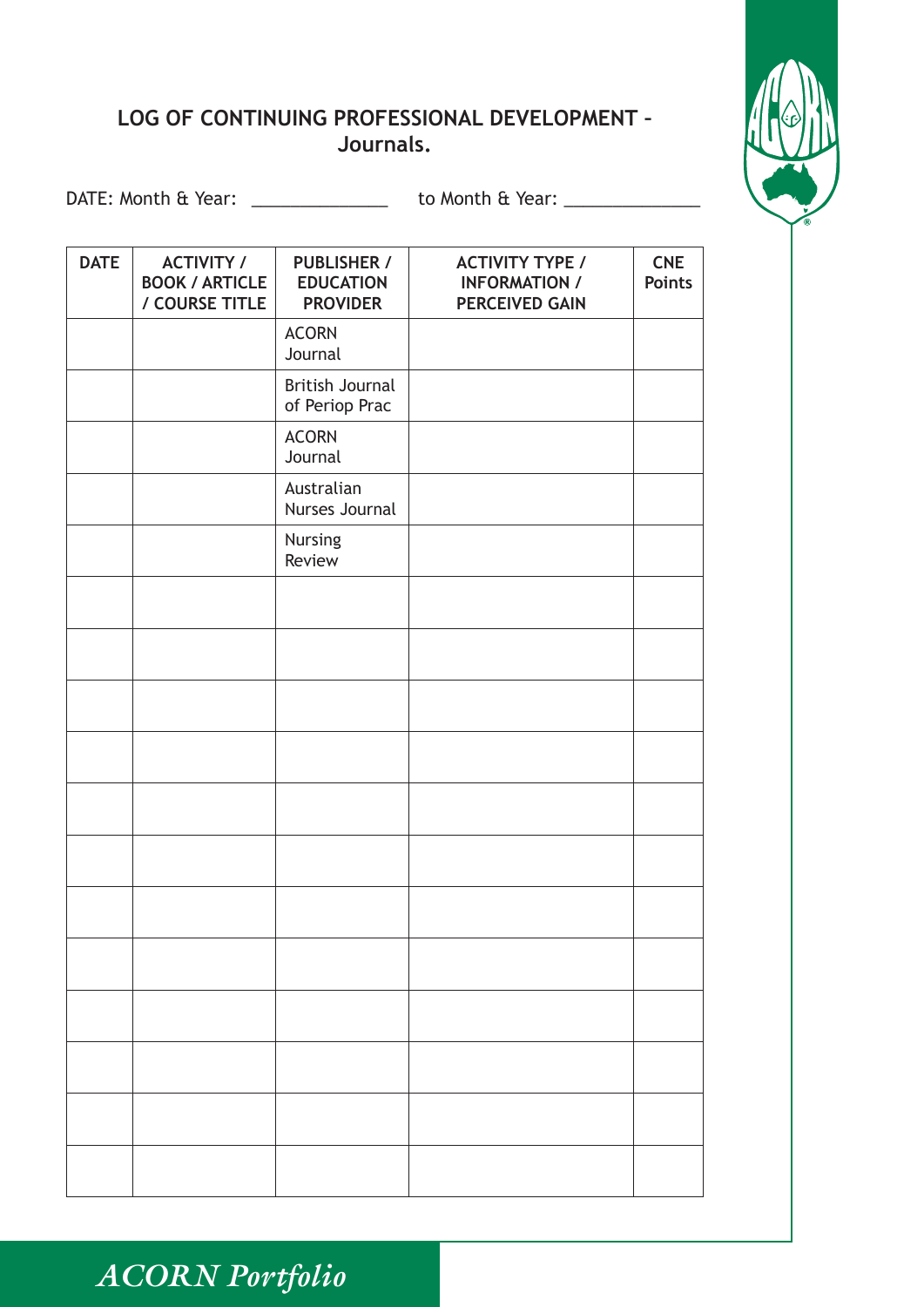



# *Section 7.*

*Presentations and Education of Others. Informal Teaching. Buddying, Preceptoring, Mentoring. In-service Presentations. Conference Presentations. Formal Lectures. Publications.*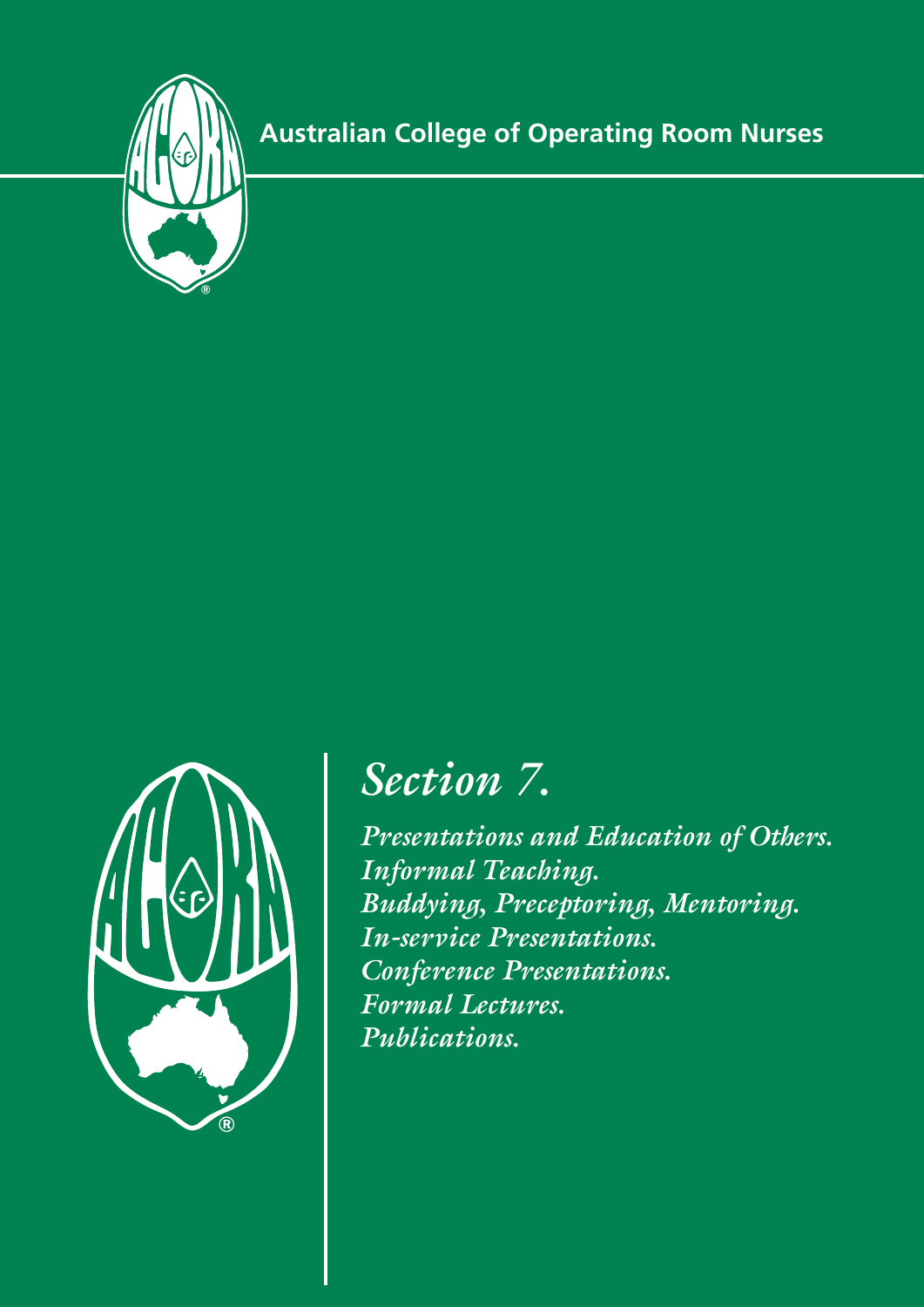#### **LOG OF CONTINUING PROFESSIONAL DEVELOPMENT**

Presentations to Others and Publications.



|  |  | ۰.<br>× |
|--|--|---------|
|  |  |         |

#### TYPE: \_\_\_\_\_\_\_\_\_\_\_\_\_\_\_\_\_\_\_\_\_\_\_\_\_\_\_\_\_\_\_\_\_\_\_\_\_\_\_ DATE: \_\_\_\_\_\_\_\_\_\_\_\_

| <b>DATE</b> | <b>ACTIVITY / BOOK /</b><br><b>ARTICLE / COURSE</b><br><b>TITLE</b> | <b>PUBLISHER /</b><br><b>EDUCATION</b><br><b>PROVIDER</b> | <b>ACTIVITY TYPE /</b><br><b>INFORMATION /</b><br><b>PERCEIVED GAIN</b> | <b>CNE</b><br><b>Points</b> |
|-------------|---------------------------------------------------------------------|-----------------------------------------------------------|-------------------------------------------------------------------------|-----------------------------|
|             |                                                                     |                                                           |                                                                         |                             |
|             |                                                                     |                                                           |                                                                         |                             |
|             |                                                                     |                                                           |                                                                         |                             |
|             |                                                                     |                                                           |                                                                         |                             |
|             |                                                                     |                                                           |                                                                         |                             |
|             |                                                                     |                                                           |                                                                         |                             |
|             |                                                                     |                                                           |                                                                         |                             |
|             |                                                                     |                                                           |                                                                         |                             |
|             |                                                                     |                                                           |                                                                         |                             |
|             |                                                                     |                                                           |                                                                         |                             |
|             |                                                                     |                                                           |                                                                         |                             |
|             |                                                                     |                                                           |                                                                         |                             |
|             |                                                                     |                                                           |                                                                         |                             |
|             |                                                                     |                                                           |                                                                         |                             |
|             |                                                                     |                                                           |                                                                         |                             |
|             |                                                                     |                                                           |                                                                         |                             |
|             |                                                                     |                                                           |                                                                         |                             |
|             |                                                                     |                                                           |                                                                         |                             |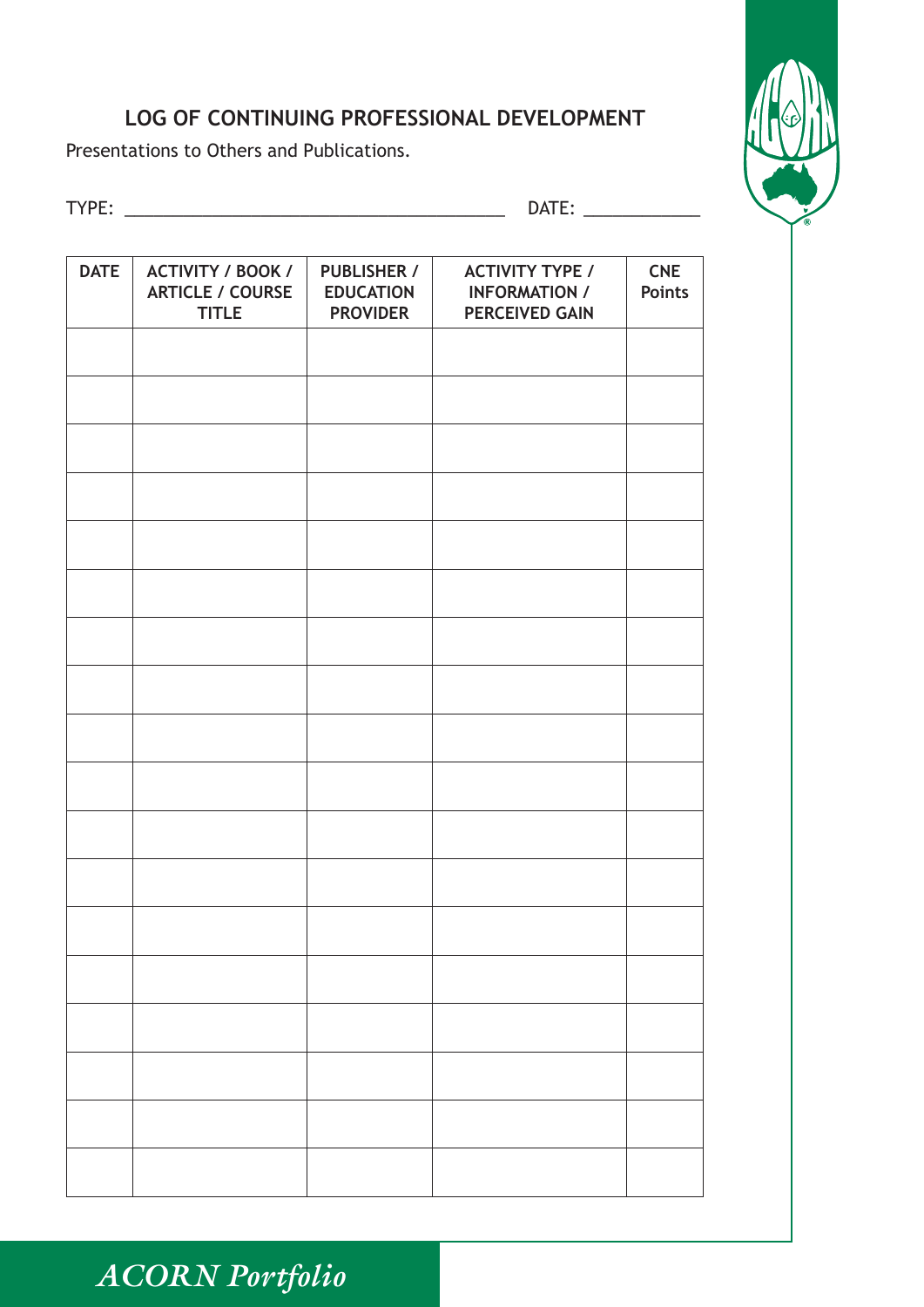



# *Section 8.*

*Research, Evidence Based Practice & Quality Improvement.*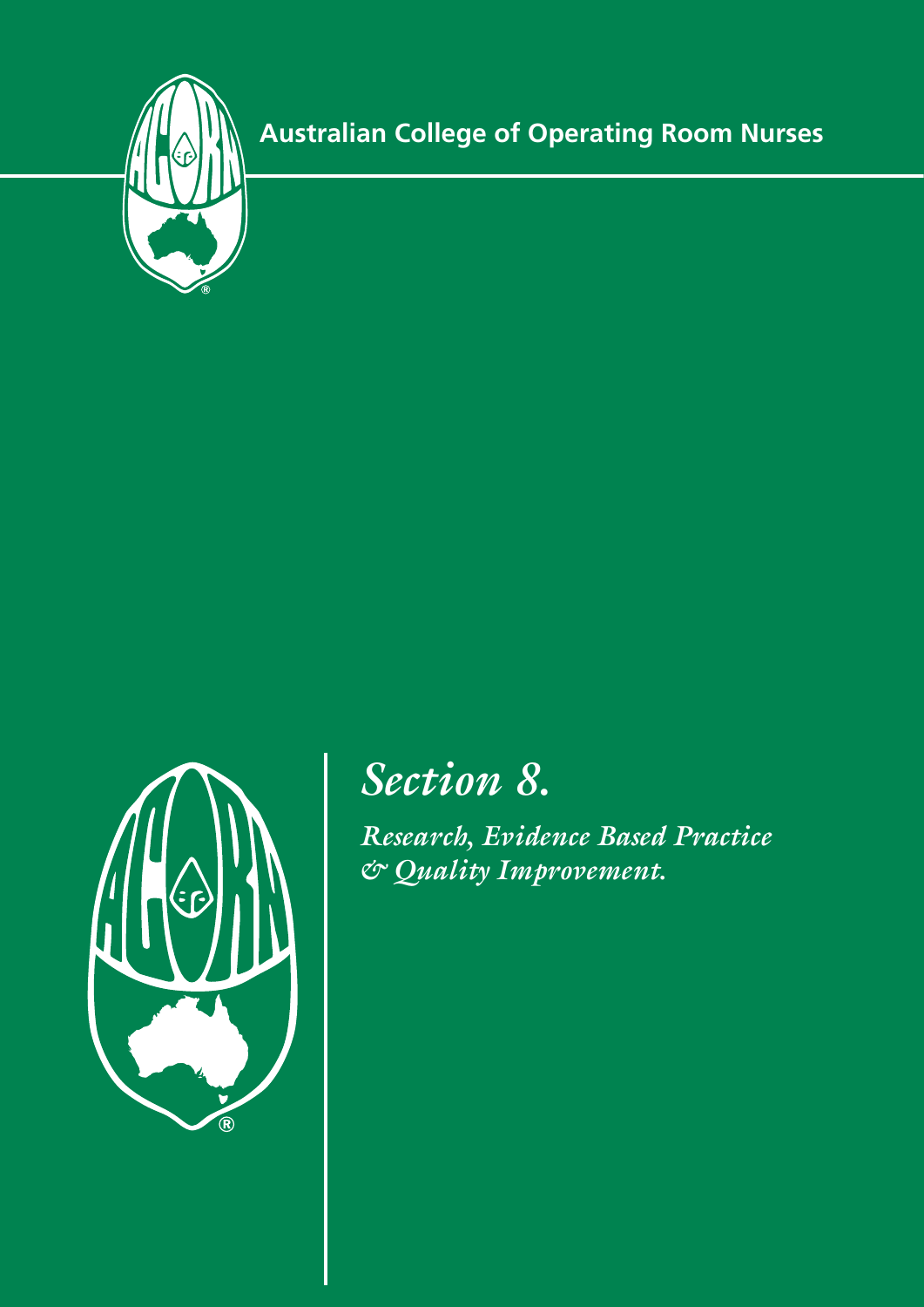



# *Section 9.*

*Achievements in Workplace. Skills and Competence in Perioperative Roles and / or Specialties including completion of Australian College of Operating Room Nurses Competencies. Complex Anaesthetic, Recovery, Scout / Scrub Roles. Care of Complex Patients. New Technology. Submission Writing. Policy Writing. Other.*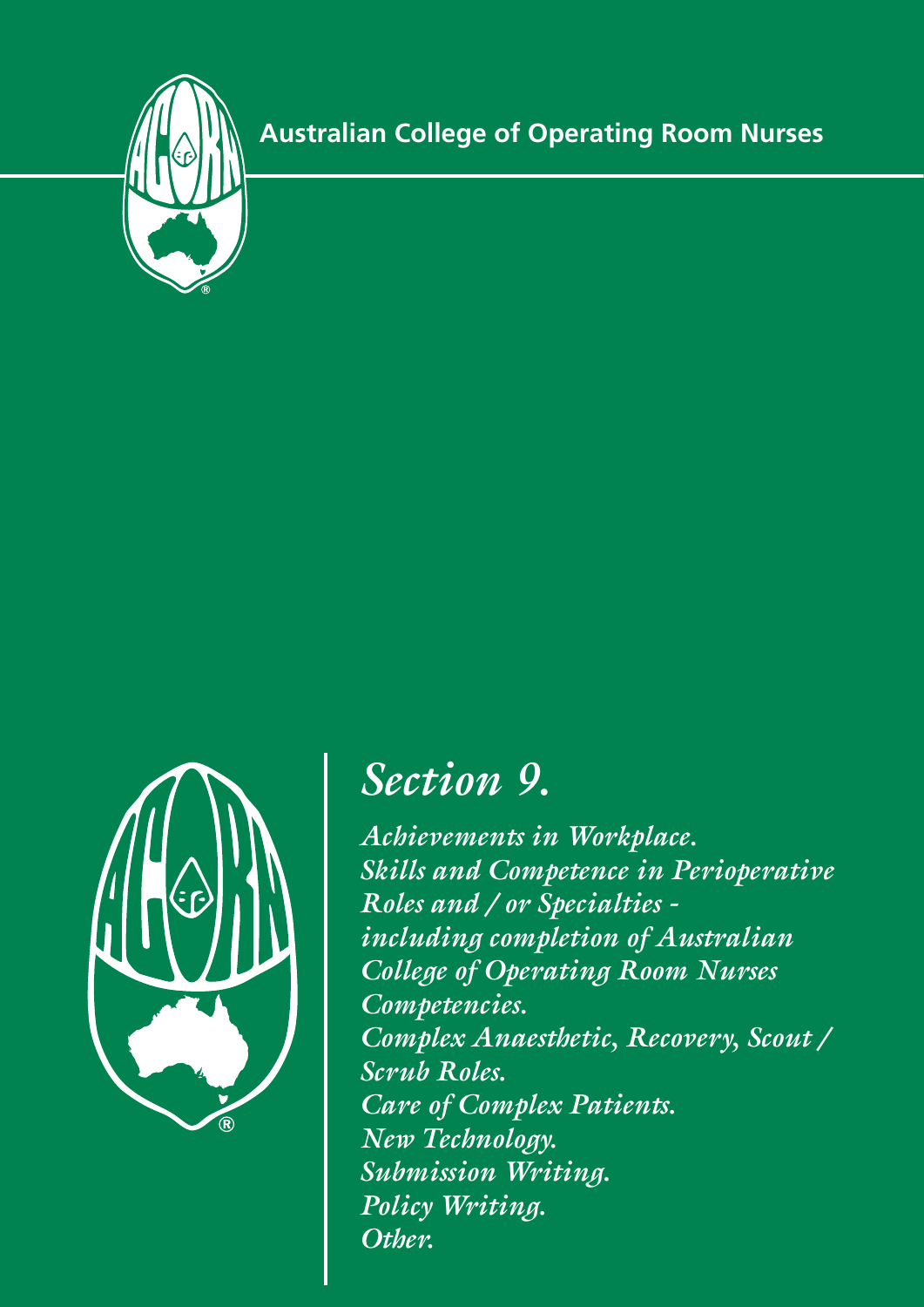



# *Section 10.*

*Skills Demonstration. Clinical. Team Leader. Education. Management.*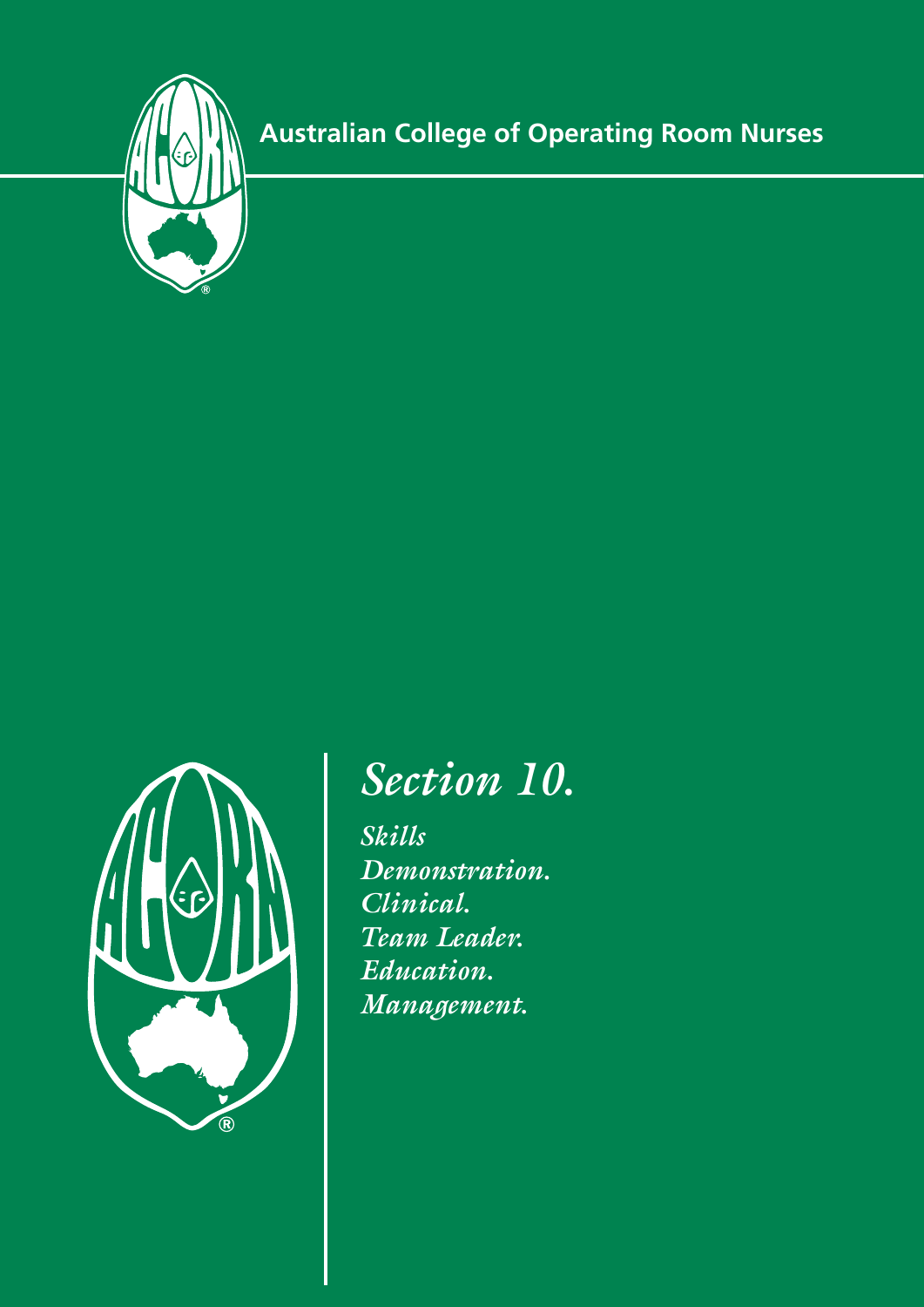



*Section 11.*

*Career Enhancement Activities.*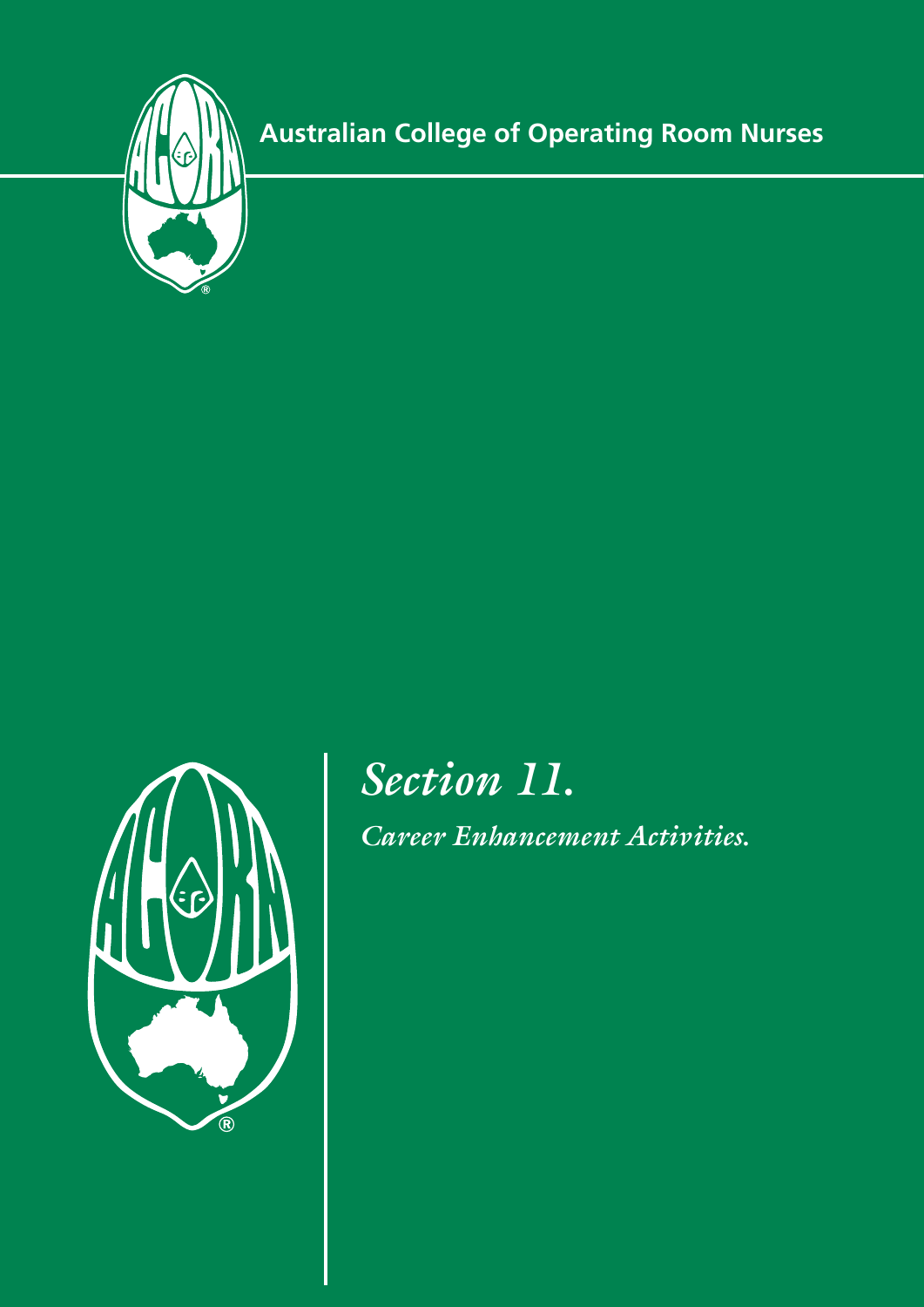



# *Section 12.*

*Miscellaneous. Invitations, Thank you Letters & E-mails. Feedback from Other Organisations. Feedback from Other Staff. Press Clippings. Job Offers.*